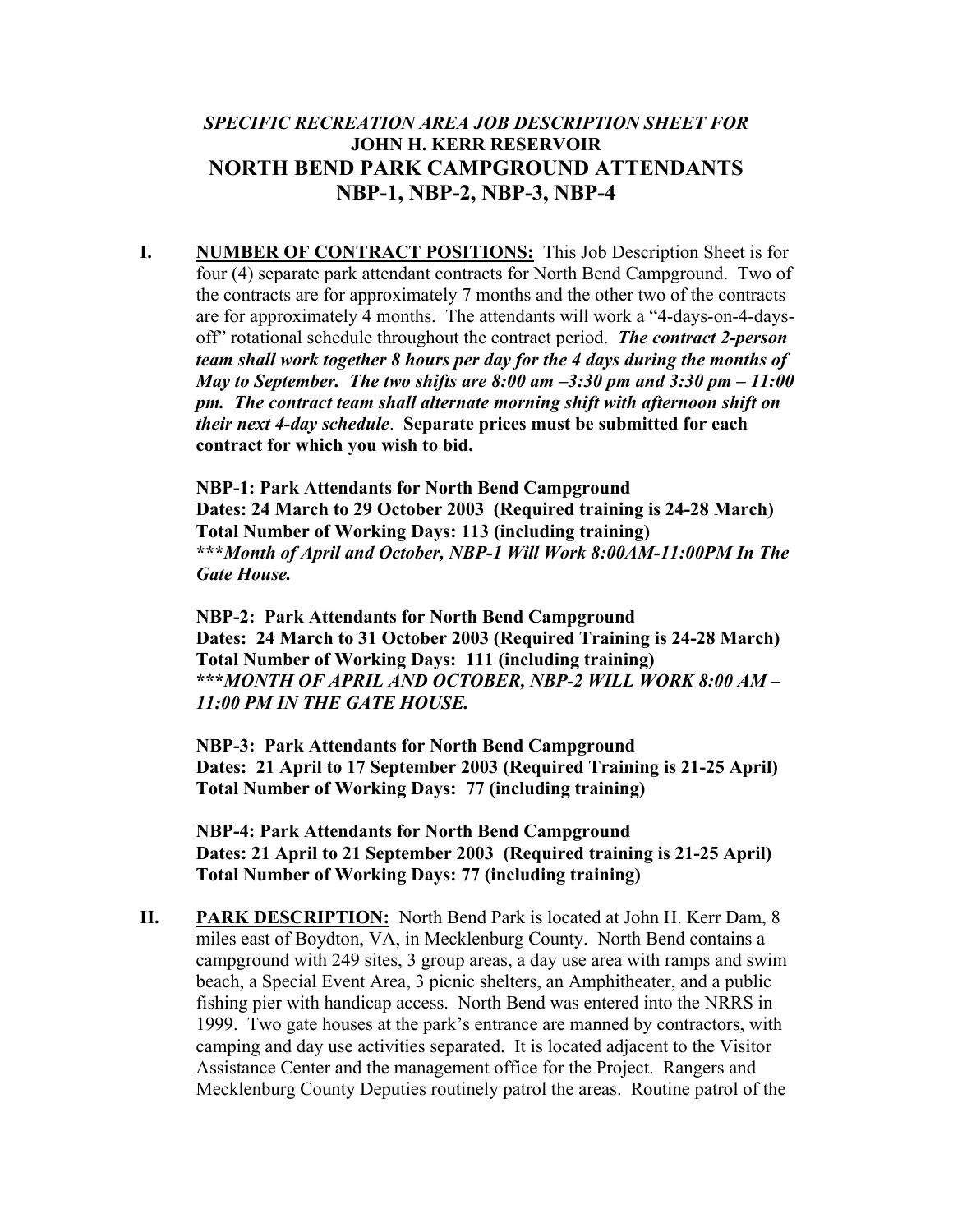campground's 4 main areas is approximately 5-10 miles. North Bend is located approximately 20 miles from South Hill, VA and 35 miles from Henderson, NC.

- **III.** HOURS OF WORK: During the Contractors' 4-day-on schedule, BOTH contract attendants of the 2-person team shall be on duty in the Gate House from 08:00 a.m. until 3:30 pm and alternate into a  $3:30$  pm  $-11:00$  pm on the next 4day duty schedule. *This schedule applies only during the months of May-Sept, when separate sets of attendants will be on duty at the same time. The purpose of this schedule is to avoid separate couples working together in the booth.*  (Example: North Bend Contractor #1 will NOT be in the booth at the same time as North Bend Contactor #2.) For NBP-2, the months of April and October, only one contract team member must be in the booth at all times. *Please refer to the calendars of actual days and times to be worked.*
- **IV. TRAINING & ORIENTATION:** The 5-day training session is required prior to beginning work. Training days are included in the total number of days worked, and will be paid at the quoted price per day. Refer to part I, above, for actual dates of training.

## **V. AREA SPECIFIC PROVISIONS & REQUIREMENTS:**

- 1. Attendants shall hand out garbage bags to campers as they check in, and inform them of park policy of dumpsters in the campground. Attendant shall provide campers with garbage bags at their request.
- 2. Attendants shall pick up garbage bags left on site by campers, deposit in campground dumpster, and report site number and campers' name to Ranger on Duty. (In cases where multiple violations have occurred, attendant shall call Ranger on Duty for assistance.)
- 3. Attendants shall assist Rangers by locking and unlocking gates in group areas and shelters.
- 4. Attendant shall perform all tasks as specified in the General Specifications section of this contract.
- **VI. FEE COLLECTION:** North Bend operates on the NRRS computer systems. North Bend is one of only a few "client-server" systems in the United States. Contractor shall complete a "Bill for Collection" according to prescribed procedure and will be responsible for mailing them once verified by a Ranger. Banking is available in Boydton, South Hill, and Clarksville, VA. Round trip mileage for banking is approximately 40 miles. *Attendants shall provide their own change and start-up money.*
- **VII. CLEANING & MAINTENANCE:** Attendants shall maintain the gate house in a clean and sanitary condition at all times. Equipment and supplies are provided by the government.